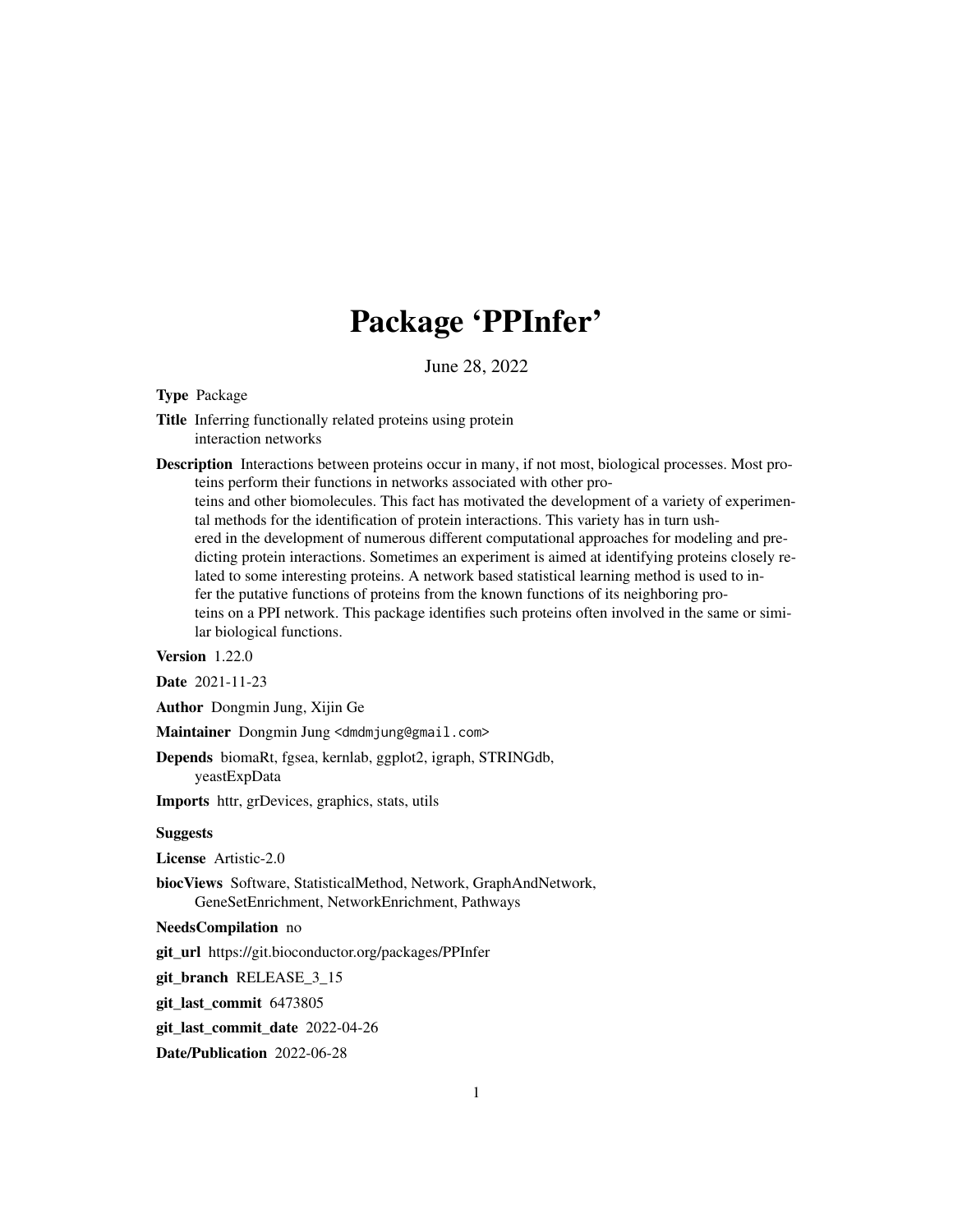### <span id="page-1-0"></span>R topics documented:

| Index |  | 17 |
|-------|--|----|
|       |  |    |
|       |  |    |
|       |  |    |
|       |  |    |
|       |  |    |
|       |  |    |
|       |  |    |
|       |  |    |
|       |  |    |
|       |  |    |
|       |  |    |

PPInfer-package *Inferring functionally related proteins using protein interaction networks*

#### Description

Interactions between proteins occur in many, if not most, biological processes. Most proteins perform their functions in networks associated with other proteins and other biomolecules. This fact has motivated the development of a variety of experimental methods for the identification of protein interactions. This variety has in turn ushered in the development of numerous different computational approaches for modeling and predicting protein interactions. Sometimes an experiment is aimed at identifying proteins closely related to some interesting proteins. A network based statistical learning method is used to infer the putative functions of proteins from the known functions of its neighboring proteins on a PPI network. This package identifies such proteins often involved in the same or similar biological functions.

#### Details

The DESCRIPTION file: This package was not yet installed at build time.

Index: This package was not yet installed at build time.

#### Author(s)

Dongmin Jung, Xijin Ge

Maintainer: Dongmin Jung <dmdmjung@gmail.com>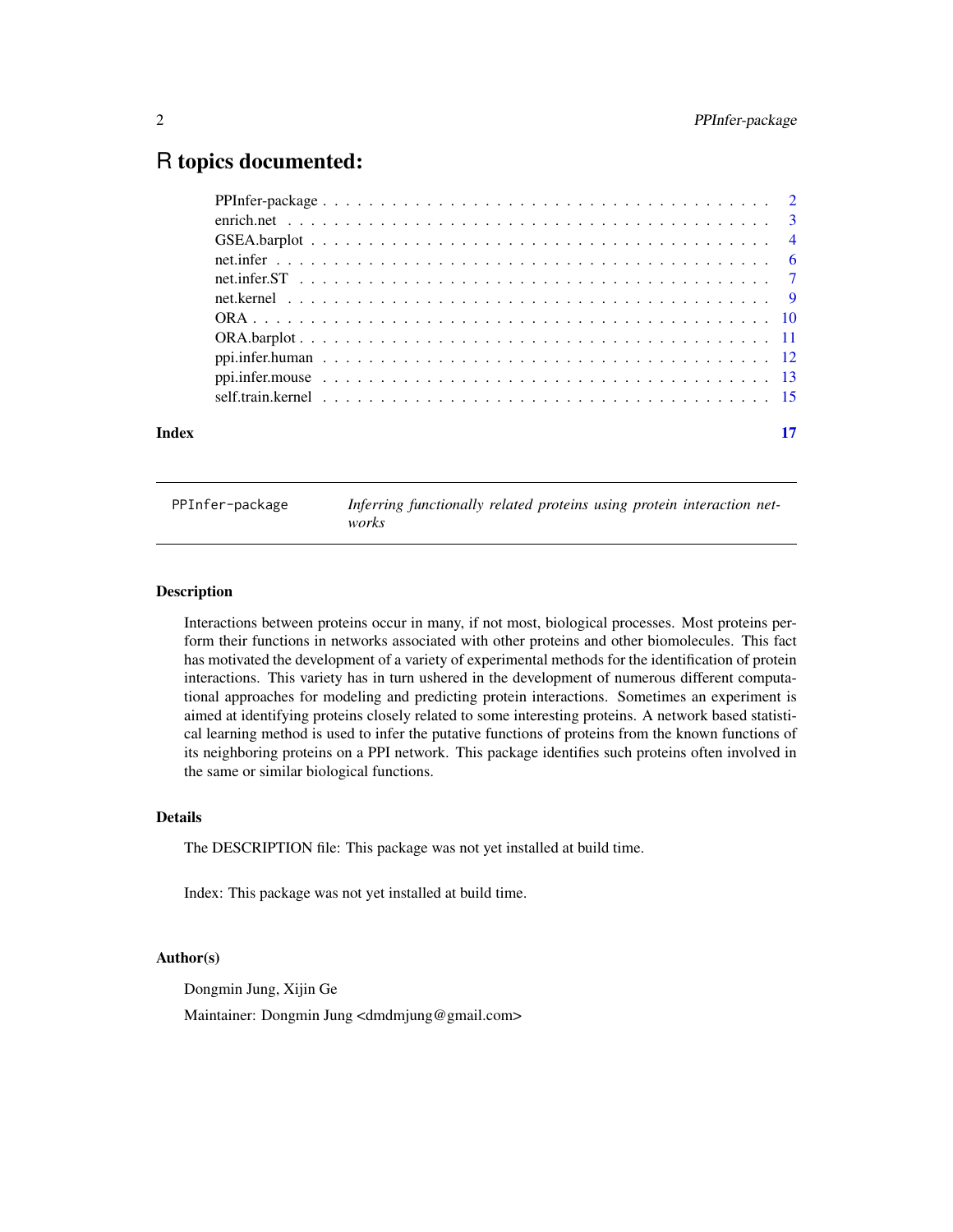<span id="page-2-0"></span>

The connection between nodes depends on the proportion of overlapping genes between two categories.

#### Usage

```
enrich.net(x, gene.set, node.id, node.name = node.id, pvalue,
           n = 50, numChar = NULL, pvalue.cutoff = 0.05,
           edge.cutoff = 0.05, degree.cutoff = 0,
           edge.width = function(x) {10*x^2},node.size = function(x) {2.5 * log10(x)},
           group = FALSE, group.color = c('red', 'green'),
           group.shape = c('circle', 'square'),
           legend.parameter = list('topright'),
           show.legend = TRUE, ...)
```
#### Arguments

| X                | a result with category and p-value of gene sets                                                     |
|------------------|-----------------------------------------------------------------------------------------------------|
| gene.set         | gene sets which is already used for functional enrichment                                           |
| node.id          | name of gene sets                                                                                   |
| node.name        | label of nodes in the network (default: node.id)                                                    |
| pvalue           | pvalues for categories                                                                              |
| n                | number of top categories (default: 50)                                                              |
| numChar          | the maximal number of characters of the label of gene sets                                          |
| pvalue.cutoff    | nodes with p-values which are greater than pvalue.cutoff are removed (default:<br>0.05)             |
| edge.cutoff      | edges with the proportion which is less than edge.cutoff are removed (default:<br>0.05)             |
| degree.cutoff    | nodes with the degrees which are less than degree.cutoff are removed (default:<br>$\left( 0\right)$ |
| edge.width       | width of edges                                                                                      |
| node.size        | size of nodes                                                                                       |
| group            | variable for group                                                                                  |
| group.color      | color for group (default: red and green for 2 groups)                                               |
| group.shape      | shape for group (default: circle and square for 2 groups)                                           |
| legend.parameter |                                                                                                     |
|                  | list of parametres for the legend                                                                   |
| show.legend      | show the legend (default: TRUE)                                                                     |
| $\cdots$         | additional parameters for the igraph                                                                |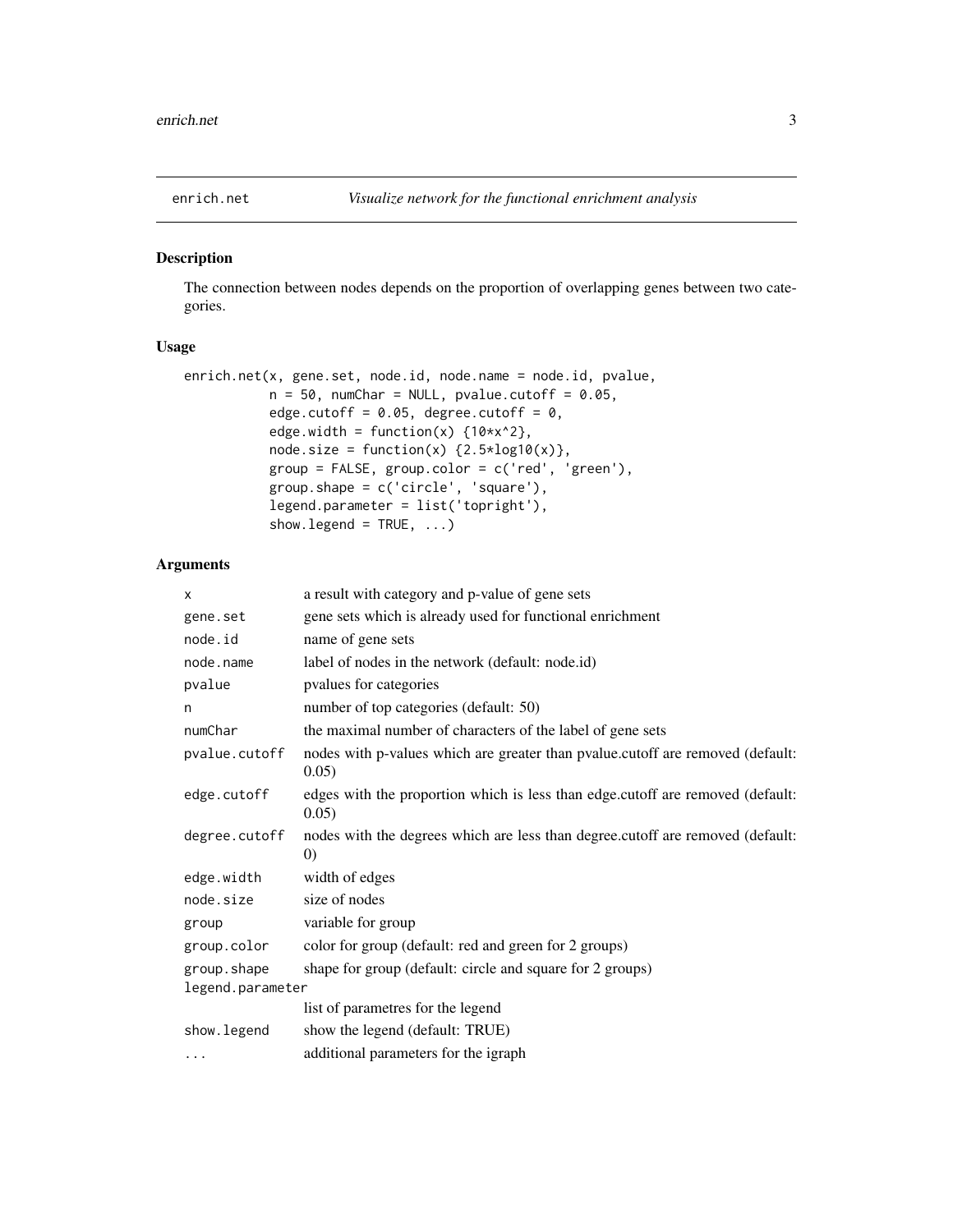#### <span id="page-3-0"></span>Value

plot for the network. The size of nodes is proportional to the size of gene sets. The more significant categories are, the less transparent their nodes are.

#### Author(s)

Dongmin Jung, Xijin Ge

#### References

Yu G, Wang L, Yan G and He Q (2015). "DOSE: an R/Bioconductor package for Disease Ontology Semantic and Enrichment analysis." Bioinformatics, 31(4), pp. 608-609.

#### See Also

igraph

#### Examples

```
data(examplePathways)
data(exampleRanks)
set.seed(1)
result.GSEA <- fgsea(examplePathways, exampleRanks, nperm = 1000)
enrich.net(result.GSEA, examplePathways, node.id = 'pathway',
           pvalue = 'pval', edge.cutoff = 0.6, degree.cutoff = 1,
           n = 50, vertex.label.cex = 0.75, show.legend = FALSE,
           edge.width = function(x) {5 \times \sqrt{(x)}},
           layout = igraph::layout.kamada.kawai)
```
GSEA.barplot *Visualize the gene set enrichment analysis*

#### Description

For the functional enrichment analysis, we can visualize the result from the gene set enrichment analysis.

#### Usage

```
GSEA.barplot(object, category, score, pvalue, top = 10,
             sort = NULL, decreasing = FALSE, numChar = NULL,
             title = NULL, transparency = 0.5, plot = TRUE)
```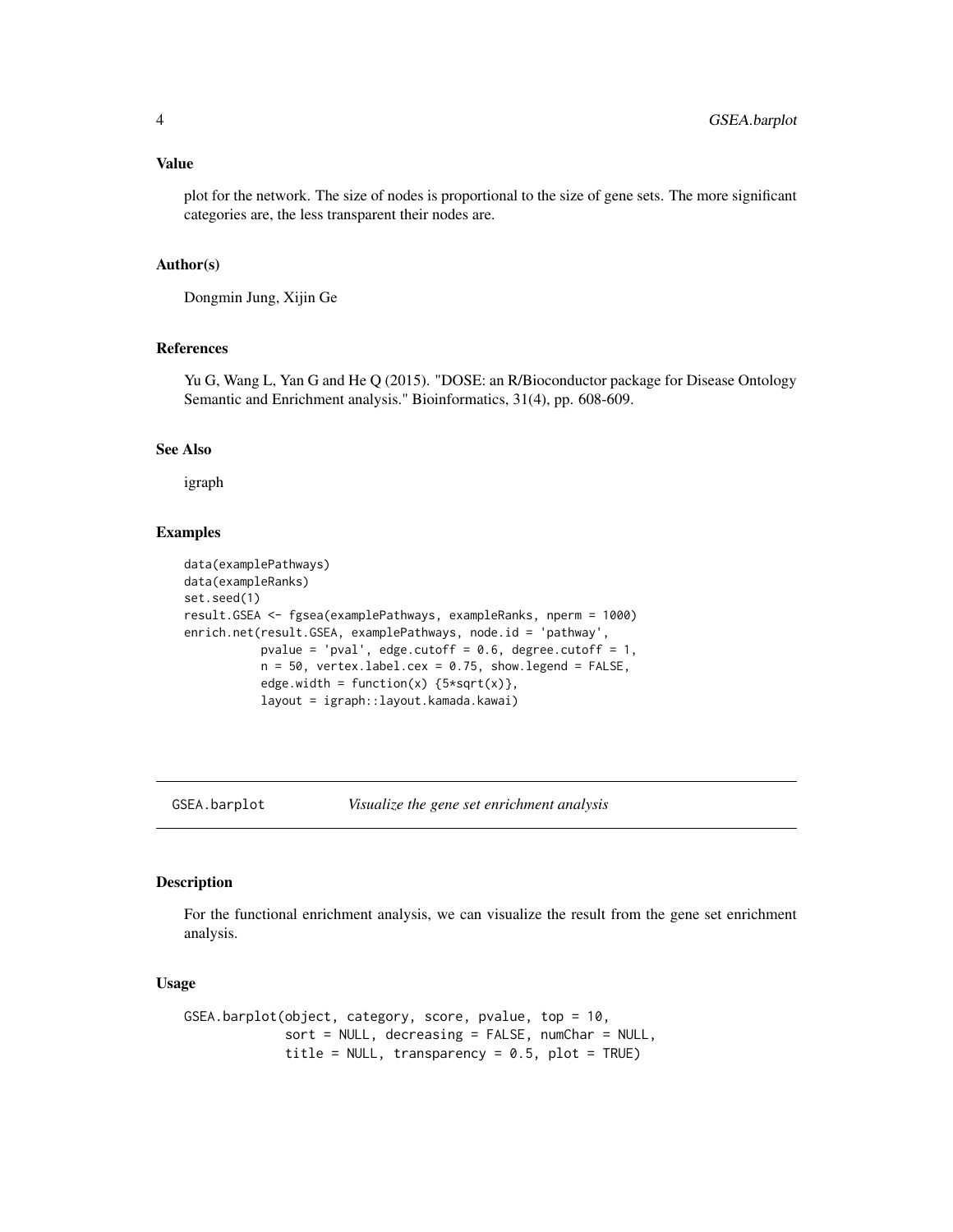#### GSEA.barplot 5

#### Arguments

| object       | a table with category, enrichment score and p-value of gene sets          |
|--------------|---------------------------------------------------------------------------|
| category     | name of gene sets                                                         |
| score        | enrichment score                                                          |
| pvalue       | p-value of gene sets                                                      |
| top          | the number of top categories (default: 10)                                |
| sort         | a variable used for sorting data                                          |
| decreasing   | logical indicating whether ascending or descending order (default: FALSE) |
| numChar      | the maximal number of characters of the name of gene sets                 |
| title        | title for the plot                                                        |
| transparency | transparency (default: $0.5$ )                                            |
| plot         | return plot when plot is true, otherwise return table (default: TRUE)     |

#### Value

GSEA barplot

#### Author(s)

Dongmin Jung, Xijin Ge

#### References

Yu G, Wang L, Yan G and He Q (2015). "DOSE: an R/Bioconductor package for Disease Ontology Semantic and Enrichment analysis." Bioinformatics, 31(4), pp. 608-609.

#### See Also

ggplot2

```
data(examplePathways)
data(exampleRanks)
set.seed(1)
result.GSEA <- fgsea(examplePathways, exampleRanks, nperm = 1000)
GSEA.barplot(result.GSEA, category = 'pathway', score = 'NES',
            pvalue = 'pval', sort = 'NES', decreasing = TRUE)
```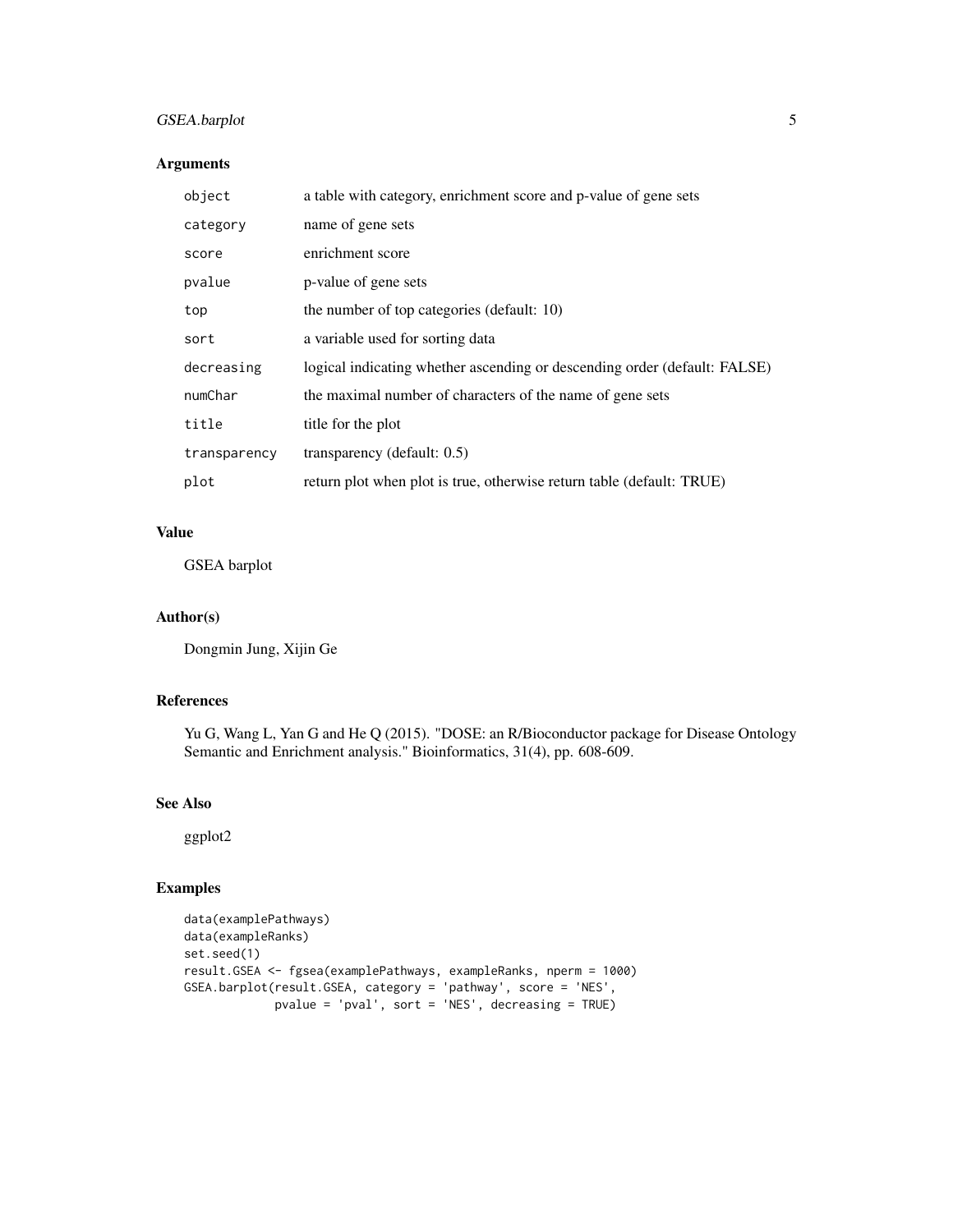<span id="page-5-0"></span>

Proteins can be classified by using networks to identify functionally closely related proteins.

#### Usage

```
net.infer(target, kernel, top = NULL, cross = 0,
          C = 1, nu = 0.2, epsilon = 0.1, cache1 = 40,
          tol1 = 0.001, shrinking1 = TRUE, cache2 = 40,
          tol2 = 0.001, shrinking2 = TRUE)
```
#### Arguments

| target     | set of interesting proteins or target class                                                                                                |
|------------|--------------------------------------------------------------------------------------------------------------------------------------------|
| kernel     | the regularized Laplacian matrix for a graph                                                                                               |
| top        | number of top proteins most closely related to target class (default: all proteins<br>except for target and pseudo-absence class)          |
| cross      | if a integer value $k > 0$ is specified, a k-fold cross validation on the training data<br>is performed to assess the quality of the model |
| C          | cost of constraints violation for SVM (default: 1)                                                                                         |
| nu         | The nu parameter for OCSVM (default: 0.2)                                                                                                  |
| epsilon    | epsilon in the insensitive-loss function for OCSVM (default: 0.1)                                                                          |
| cache1     | cache memory in MB for OCSVM (default: 40)                                                                                                 |
| tol1       | tolerance of termination criterion for OCSVM (default: 0.001)                                                                              |
| shrinking1 | option whether to use the shrinking-heuristics for OCSVM (default: TRUE)                                                                   |
| cache2     | cache memory in MB for SVM (default: 40)                                                                                                   |
| tol2       | tolerance of termination criterion for SVM (default: 0.001)                                                                                |
| shrinking2 | option whether to use the shrinking-heuristics for SVM (default: TRUE)                                                                     |
|            |                                                                                                                                            |

#### Value

| list    | list of a target class used in the model |
|---------|------------------------------------------|
| error   | training error                           |
| CVerror | cross validation error, (when $\csc 0$ ) |
| top     | top proteins                             |
| score   | decision values for top proteins         |

#### Author(s)

Dongmin Jung, Xijin Ge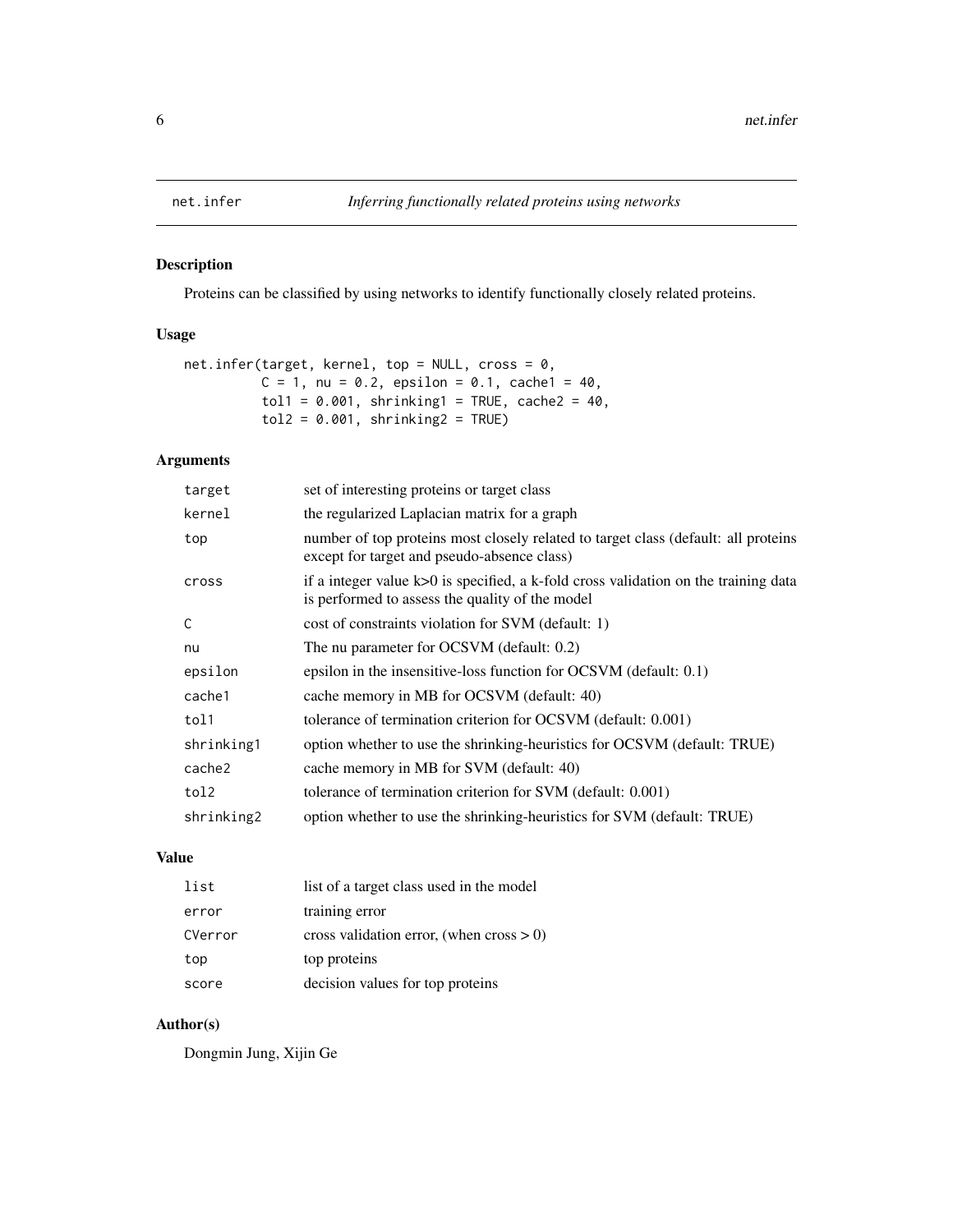#### <span id="page-6-0"></span>net.infer.ST 7

#### References

Senay, S. D. et al. (2013). Novel three-step pseudo-absence selection technique for improved species distribution modelling. PLOS ONE. 8(8), e71218.

#### See Also

ksvm

#### Examples

```
# example 1
## Not run:
string.db.9606 <- STRINGdb$new(version = '11', species = 9606,
                               score_threshold = 999)
string.db.9606.graph <- string.db.9606$get_graph()
K.9606 <- net.kernel(string.db.9606.graph)
rownames(K.9606) <- substring(rownames(K.9606), 6)
collnames(K.9606) \leftarrow substring(colnames(K.9606), 6)target <- colnames(K.9606)[1:100]
infer <- net.infer(target, K.9606, 10)
## End(Not run)
# example 2
data(litG)
litG <- igraph.from.graphNEL(litG)
sg <- decompose(litG, min.vertices = 50)
sg < - sg[1]]K <- net.kernel(sg)
litG.infer <- net.infer(names(V(sg))[1:10], K, top=20)
```
net.infer.ST *Inferring functionally related proteins with self training*

#### Description

This function is the self-training version of net.infer. The function net.infer is the special case of net.infer.ST where a single iteration is conducted.

#### Usage

```
net.infer.ST(target, kernel, top = NULL, C = 1, nu = 0.2,
            epsilon = 0.1, cache1 = 40, tol1 = 0.001, shrinking1 = TRUE,
            cache2 = 40, tol2 = 0.001, shrinking2 = TRUE, thrConf = 0.9,
            maxIts = 10, percFull = 1, verbose = FALSE)
```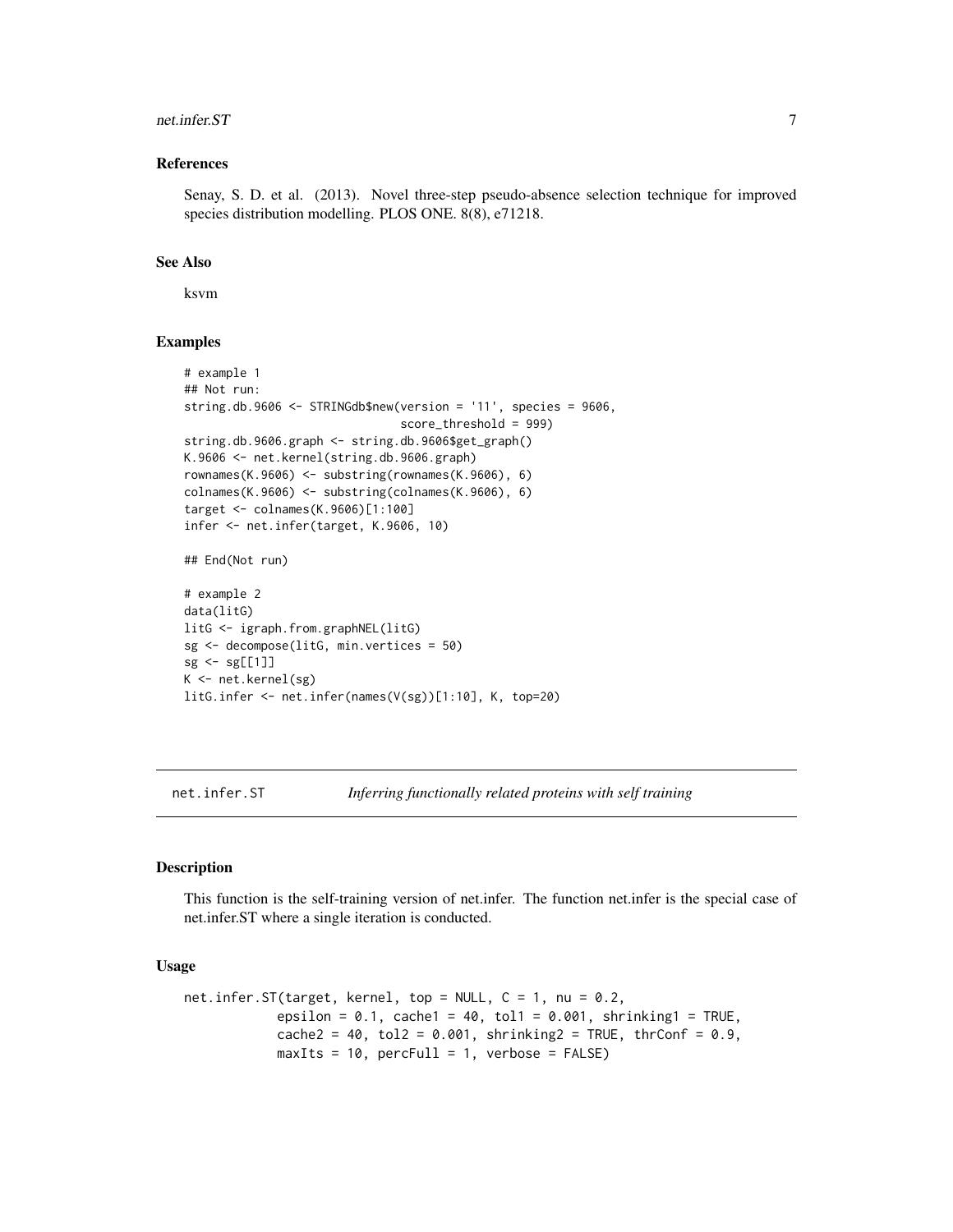#### Arguments

| target     | set of interesting proteins or target class                                                                                                                                                                                     |
|------------|---------------------------------------------------------------------------------------------------------------------------------------------------------------------------------------------------------------------------------|
| kernel     | the regularized Laplacian matrix for a graph                                                                                                                                                                                    |
| top        | number of top proteins most closely related to target class (default: all proteins<br>except for target and pseudo-absence class)                                                                                               |
| C          | cost of constraints violation for SVM (default: 1)                                                                                                                                                                              |
| nu         | The nu parameter for OCSVM (default: 0.2)                                                                                                                                                                                       |
| epsilon    | epsilon in the insensitive-loss function for OCSVM (default: 0.1)                                                                                                                                                               |
| cache1     | cache memory in MB for OCSVM (default: 40)                                                                                                                                                                                      |
| tol1       | tolerance of termination criterion for OCSVM (default: 0.001)                                                                                                                                                                   |
| shrinking1 | option whether to use the shrinking-heuristics for OCSVM (default: TRUE)                                                                                                                                                        |
| cache2     | cache memory in MB for SVM (default: 40)                                                                                                                                                                                        |
| tol2       | tolerance of termination criterion for SVM (default: 0.001)                                                                                                                                                                     |
| shrinking2 | option whether to use the shrinking-heuristics for SVM (default: TRUE)                                                                                                                                                          |
| thrConf    | A number between 0 and 1, indicating the required classification confidence for<br>an unlabelled case to be added to the labelled data set with the label predicted<br>predicted by the classification algorithm (default: 0.9) |
| maxIts     | The maximum number of iterations of the self-training process (default: 10)                                                                                                                                                     |
| percFull   | A number between 0 and 1. If the percentage of labelled cases reaches this value<br>the self-training process is stoped (default: 1)                                                                                            |
| verbose    | A boolean indicating the verbosity level of the function. (default: FALSE)                                                                                                                                                      |

#### Value

| list  | list of a target class used in the model |
|-------|------------------------------------------|
| error | training error                           |
| top   | top proteins                             |
| score | decision values for top proteins         |

#### Author(s)

Dongmin Jung, Xijin Ge

#### See Also

self.train

```
data(litG)
litG <- igraph.from.graphNEL(litG)
sg <- decompose(litG, min.vertices = 50)
sg < - sg[1]]K <- net.kernel(sg)
litG.infer.ST <- net.infer.ST(names(V(sg))[1:10], K, top=20)
```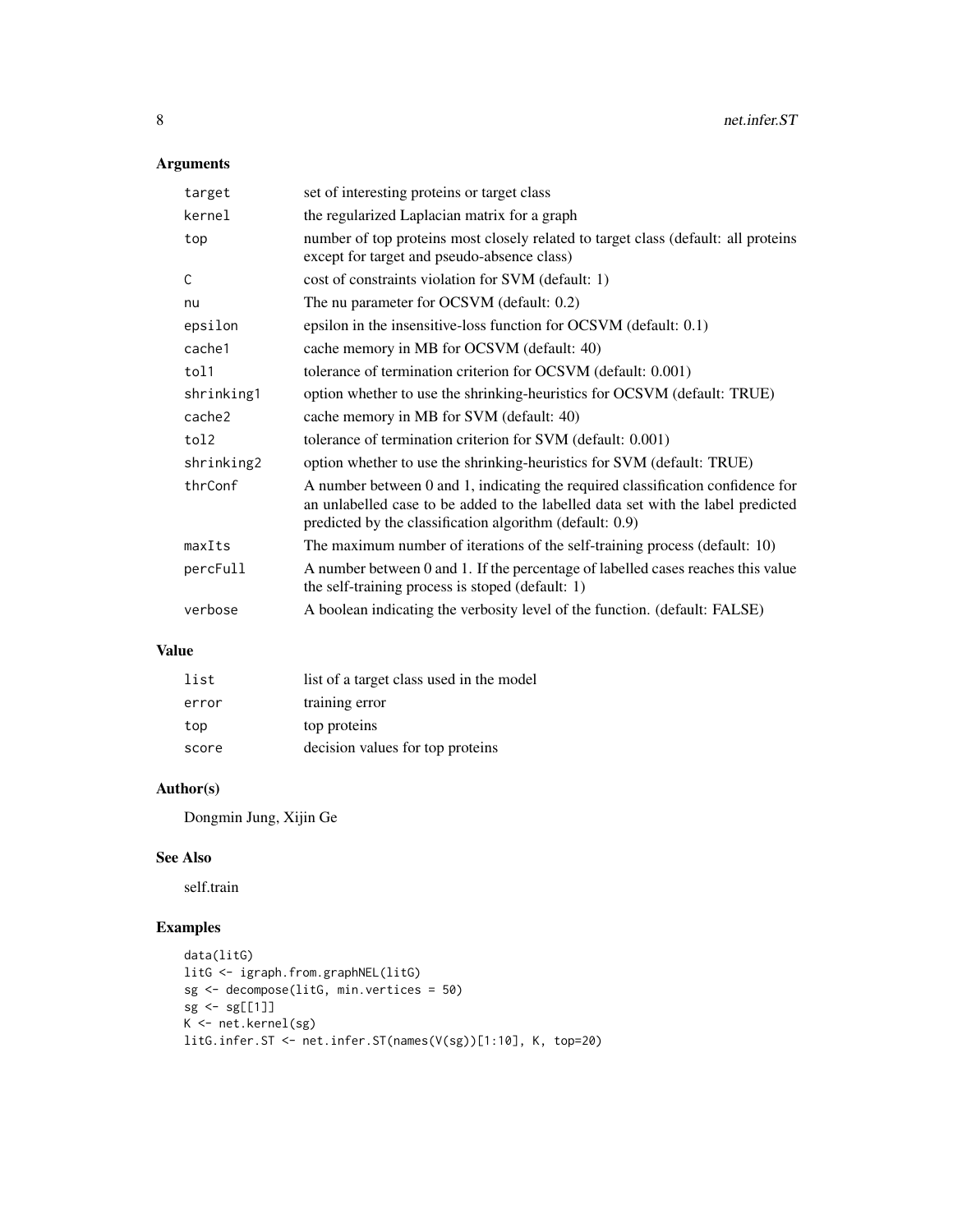<span id="page-8-0"></span>

This function gives the regularized Laplacian matrix for a graph.

#### Usage

net.kernel(g, decay =  $0.5$ )

#### Arguments

|       | graph                            |
|-------|----------------------------------|
| decay | decaying constant (default: 0.5) |

#### Value

the regularized Laplacian matrix

#### Author(s)

Dongmin Jung, Xijin Ge

#### See Also

laplacian\_matrix

```
# example 1
## Not run:
string.db.9606 <- STRINGdb$new(version = '11', species = 9606,
                               score_threshold = 999)
string.db.9606.graph <- string.db.9606$get_graph()
K.9606 <- net.kernel(string.db.9606.graph)
## End(Not run)
# example 2
data(litG)
litG <- igraph.from.graphNEL(litG)
sg <- decompose(litG, min.vertices=50)
sg < - sg[1]]K <- net.kernel(sg)
```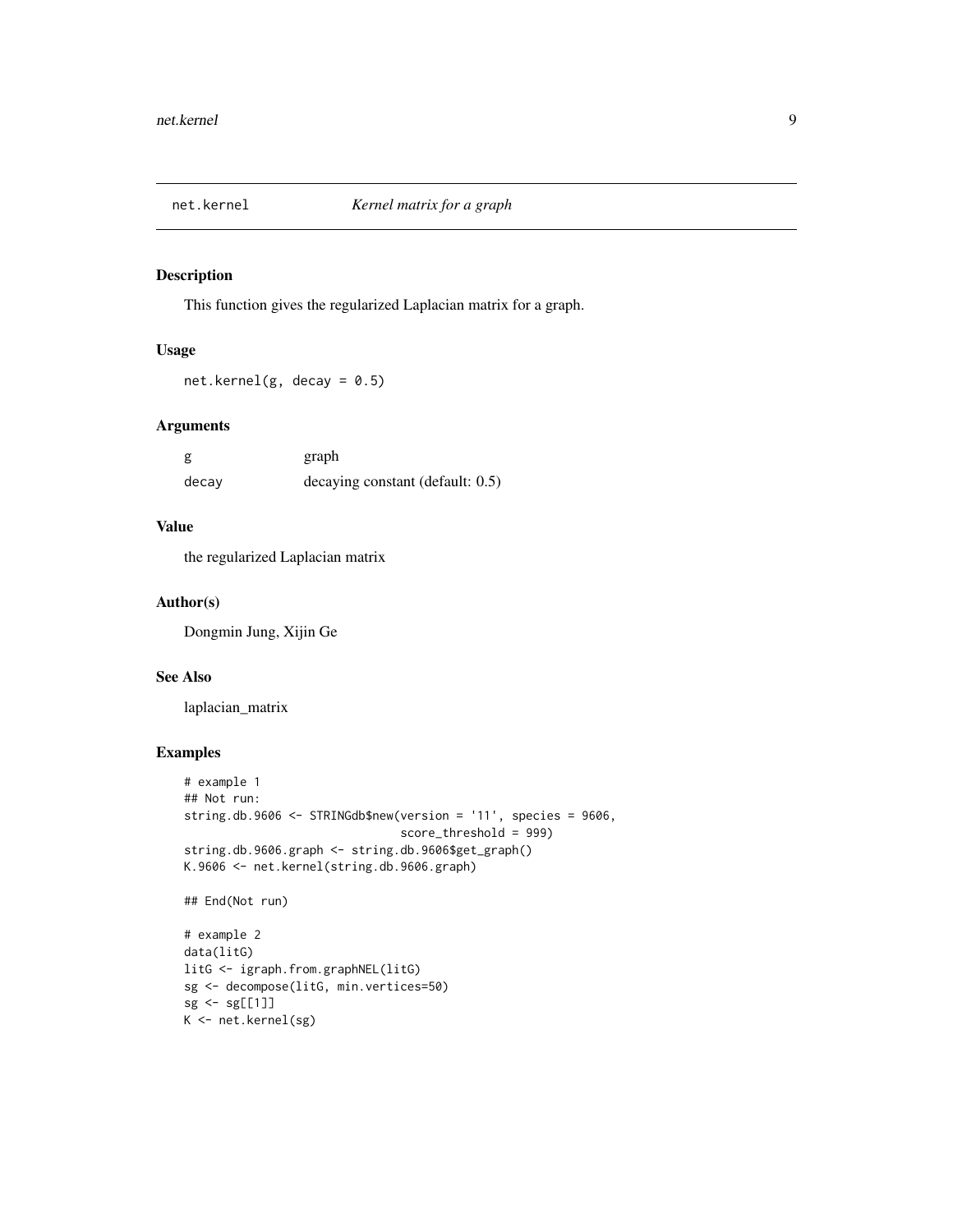the result from the over-representation analysis

#### Usage

```
ORA(pathways, gene.id, minSize = 1, maxSize = Inf,
   p.adjust.methods = NULL)
```
#### Arguments

| pathways         | list of gene sets          |  |
|------------------|----------------------------|--|
| gene.id          | set of genes               |  |
| minSize          | Minimal size of a gene set |  |
| maxSize          | Maximal size of a gene set |  |
| p.adjust.methods |                            |  |
|                  | a correction method        |  |

#### Value

ORA result

#### Author(s)

Dongmin Jung, Xijin Ge

#### See Also

fisher.test

```
data(examplePathways)
data(exampleRanks)
geneNames <- names(exampleRanks)
set.seed(1)
gene.id <- sample(geneNames, 100)
ORA(examplePathways, gene.id)
```
<span id="page-9-0"></span>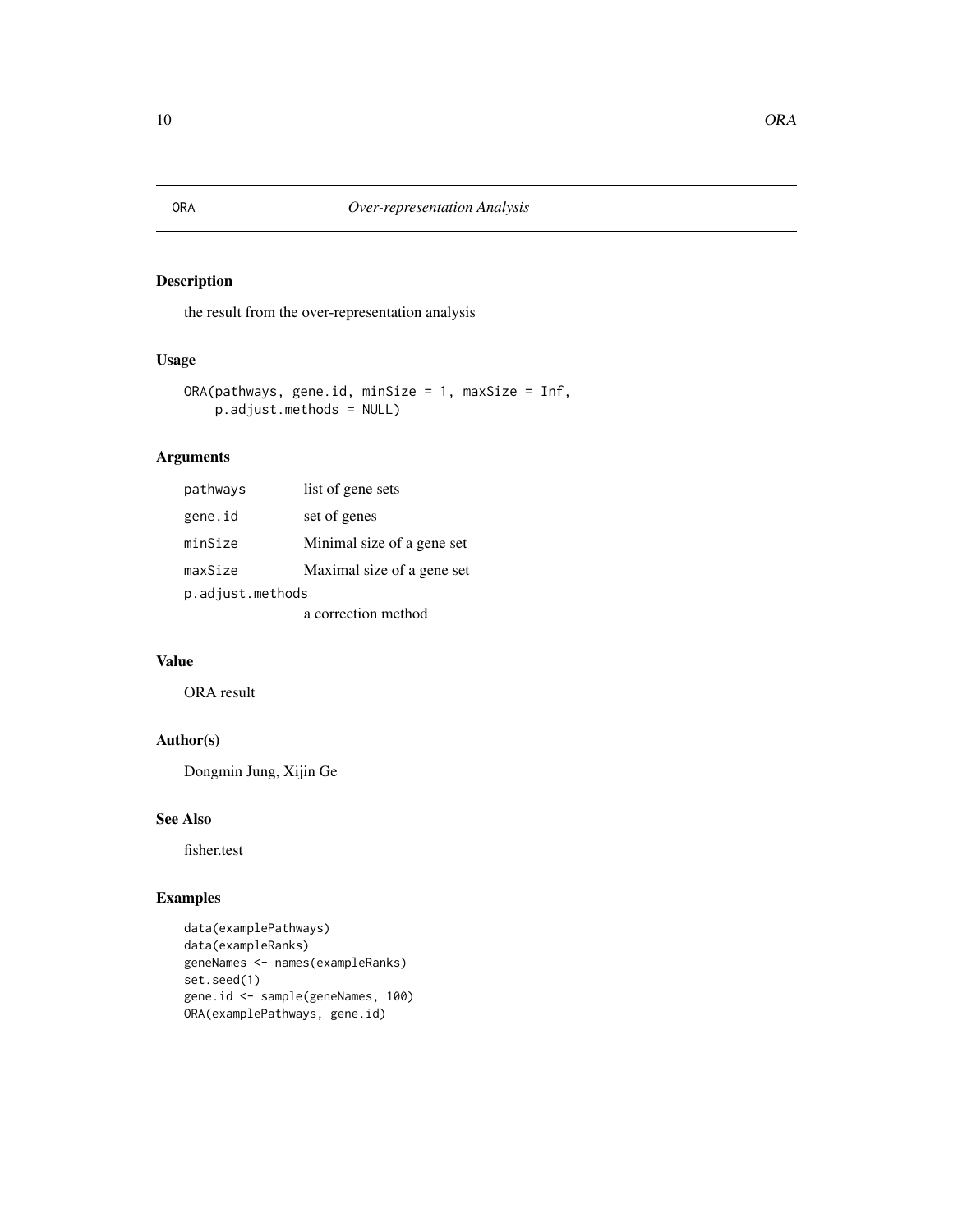<span id="page-10-0"></span>

For the functional enrichment analysis, we can visualize the result from the over-representation analysis.

#### Usage

```
ORA.barplot(object, category, size, count, pvalue, top = 10,
            sort = NULL, decreasing = FALSE, p.adjust.methods = NULL,
            numChar = NULL, title = NULL, transparency = 0.5,
            plot = TRUE)
```
#### Arguments

| object           | a table with category, size, count and p-value of gene sets               |
|------------------|---------------------------------------------------------------------------|
| category         | name of gene sets                                                         |
| size             | size of gene sets                                                         |
| count            | count of gene sets                                                        |
| pvalue           | p-value of gene sets                                                      |
| top              | the number of top categories (default: 10)                                |
| sort             | a variable used for sorting data                                          |
| decreasing       | logical indicating whether ascending or descending order (default: FALSE) |
| p.adjust.methods |                                                                           |
|                  | a correction method                                                       |
| numChar          | the maximal number of characters of the name of gene sets                 |
| title            | title for the plot                                                        |
| transparency     | transparency (default: 0.5)                                               |
| plot             | return plot when plot is true, otherwise return table (default: TRUE)     |
|                  |                                                                           |

#### Value

ORA barplot

#### Author(s)

Dongmin Jung, Xijin Ge

#### References

Yu G, Wang L, Yan G and He Q (2015). "DOSE: an R/Bioconductor package for Disease Ontology Semantic and Enrichment analysis." Bioinformatics, 31(4), pp. 608-609.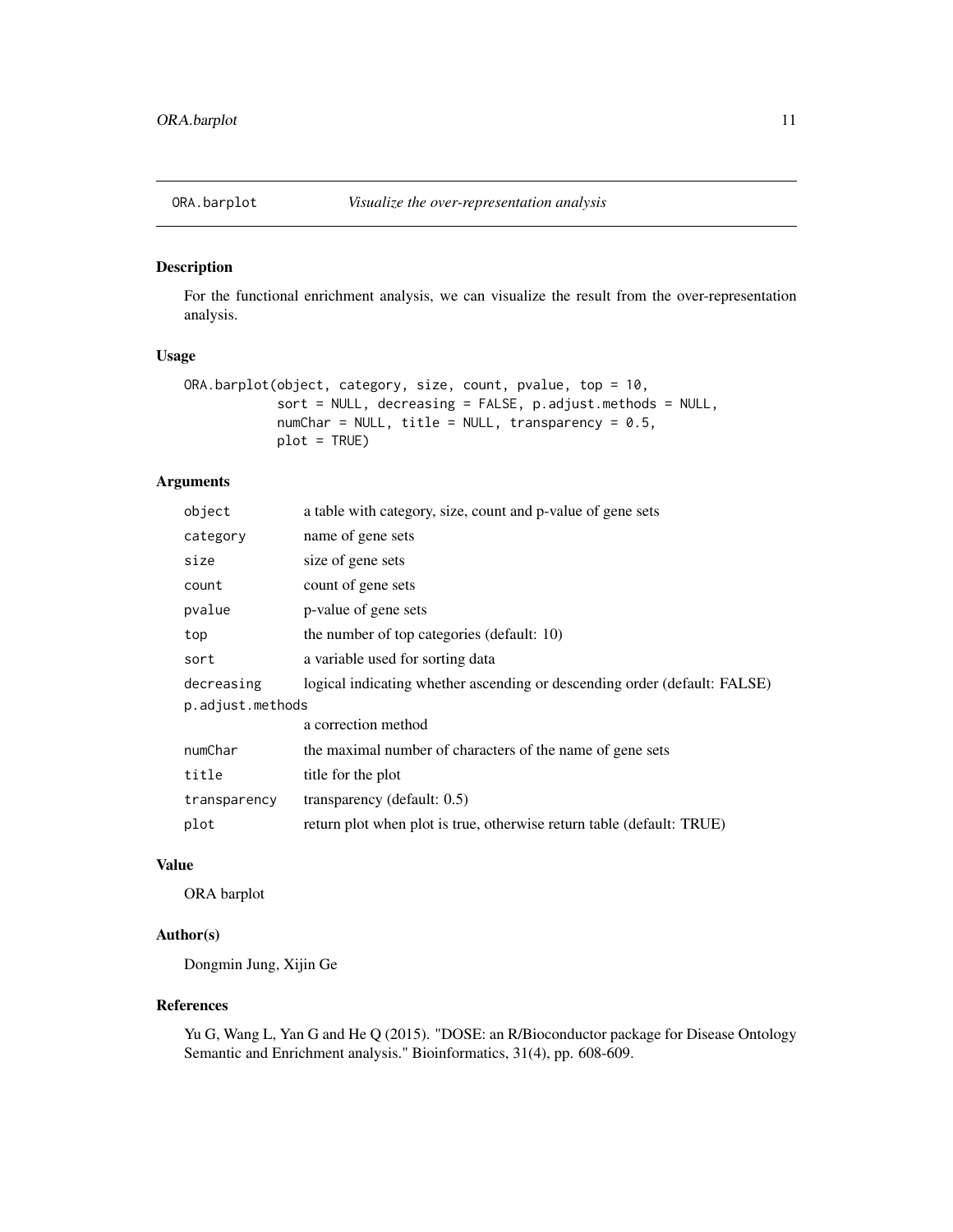#### See Also

p.adjust, ggplot2

#### Examples

```
data(examplePathways)
data(exampleRanks)
geneNames <- names(exampleRanks)
set.seed(1)
gene.id <- sample(geneNames, 100)
result.ORA <- ORA(examplePathways, gene.id)
ORA.barplot(result.ORA, category = "Category", size = "Size",
            count = "Count", pvalue = "pvalue", sort = "pvalue")
```
ppi.infer.human *Inferring functionally related proteins using protein networks for human*

#### Description

This function is designed for human protein-protein interaction from STRING database. Default format is 'hgnc'. The number of proteins is 10 in default. Note that the number of proteins used as a target may be different from the number of proteins in the input since mapping between formats is not always one-to-one in getBM.

#### Usage

ppi.infer.human(target, kernel, top = 10, classifier = net.infer,  $input = "hgnc_symbol", output = "hgnc_symbol", ...)$ 

#### Arguments

| target     | set of interesting proteins or target class                               |
|------------|---------------------------------------------------------------------------|
| kernel     | the regularized Laplacian matrix for a graph                              |
| top        | number of top proteins most closely related to target class (default: 10) |
| classifier | net.infer or net.infer.ST (default: net.infer)                            |
| input      | input format                                                              |
| output     | output format                                                             |
| $\ddotsc$  | additional parameters for the chosen classifier                           |

#### Value

| list    | list of a target class used in the model              |
|---------|-------------------------------------------------------|
| error   | training error                                        |
| CVerror | cross validation error, (when $\csc 0$ in net. infer) |
| top     | top proteins                                          |
| score   | decision values for top proteins                      |

<span id="page-11-0"></span>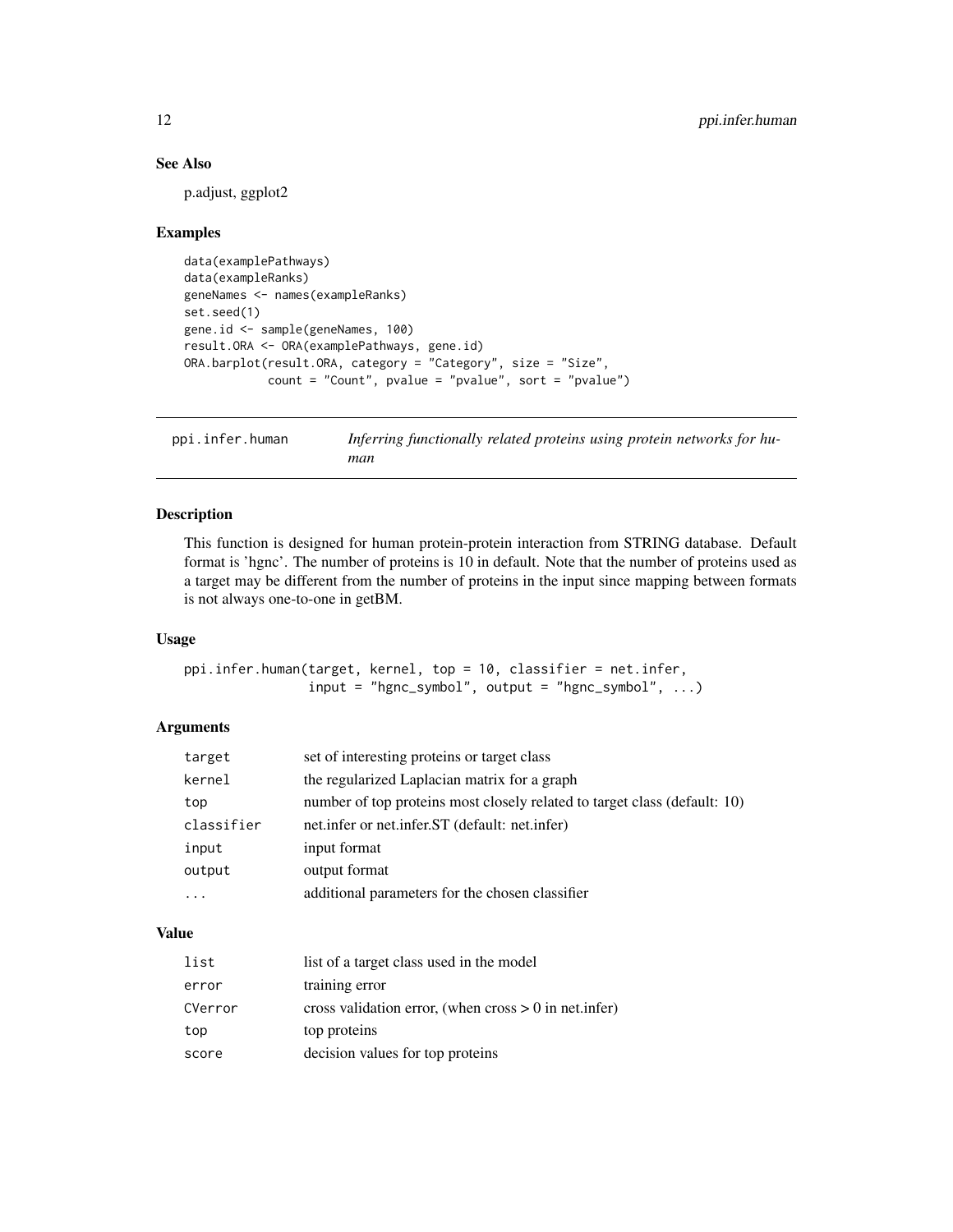```
ppi.infer.mouse 13
```
#### Author(s)

Dongmin Jung, Xijin Ge

#### See Also

net.infer, net.infer.ST, getBM

#### Examples

```
# example 1
string.db.9606 <- STRINGdb$new(version = '11', species = 9606,
                               score_threshold = 999)
string.db.9606.graph <- string.db.9606$get_graph()
K.9606 <- net.kernel(string.db.9606.graph)
rownames(K.9606) <- substring(rownames(K.9606), 6)
colnames(K.9606) <- substring(colnames(K.9606), 6)
target <- colnames(K.9606)[1:100]
infer.human <- ppi.infer.human(target, K.9606, input = "ensembl_peptide_id")
## Not run:
# example 2
library(graph)
data(apopGraph)
target <- nodes(apopGraph)
apoptosis.infer <- ppi.infer.human(target, K.9606, 100)
# example 3
library(KEGGgraph)
library(KEGG.db)
pName <- "p53 signaling pathway"
pId <- mget(pName, KEGGPATHNAME2ID)[[1]]
getKGMLurl(pId, organism = "hsa")
p53 <- system.file("extdata/hsa04115.xml", package="KEGGgraph")
p53graph <- parseKGML2Graph(p53,expandGenes=TRUE)
entrez <- translateKEGGID2GeneID(nodes(p53graph))
httr::set_config(httr::config(ssl_verifypeer = FALSE))
human.ensembl <- useEnsembl(biomart = "ensembl", dataset = "hsapiens_gene_ensembl")
target <- getBM(attributes=c('entrezgene', 'hgnc_symbol'),
                filter = 'entrezgene', values = entrez,
                mart = human.ensemble1)[.2]p53.infer <- ppi.infer.human(target, K.9606, 100)
## End(Not run)
```
ppi.infer.mouse *Inferring functionally related proteins using protein networks for mouse*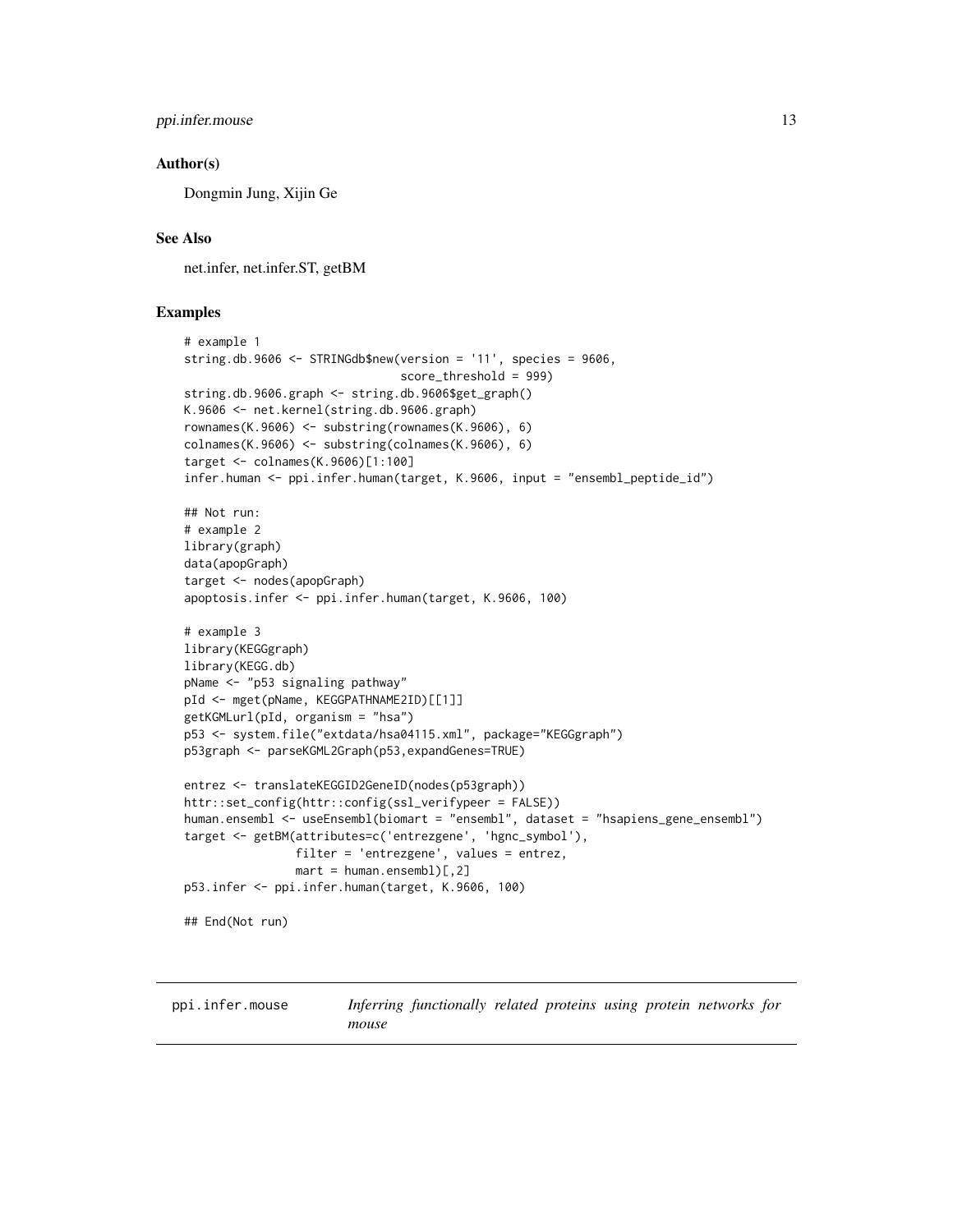This function is designed for mouse protein-protein interaction from STRING database. Default format is 'mgi'. The number of proteins is 10 in default. Note that the number of proteins used as a target may be different from the number of proteins in the input since mapping between formats is not always one-to-one in getBM.

#### Usage

```
ppi.infer.mouse(target, kernel, top = 10, classifier = net.infer,
                input = "mgi_symbol", output = "mgi_symbol", ...)
```
#### Arguments

| target     | set of interesting proteins or target class                               |
|------------|---------------------------------------------------------------------------|
| kernel     | the regularized Laplacian matrix for a graph                              |
| top        | number of top proteins most closely related to target class (default: 10) |
| classifier | net.infer or net.infer.ST (default: net.infer)                            |
| input      | input format                                                              |
| output     | output format                                                             |
| .          | additional parameters for the chosen classifier                           |
|            |                                                                           |

#### Value

| list    | list of a target class used in the model              |
|---------|-------------------------------------------------------|
| error   | training error                                        |
| CVerror | cross validation error, (when $\csc 0$ in net. infer) |
| top     | top proteins                                          |
| score   | decision values for top proteins                      |

#### Author(s)

Dongmin Jung, Xijin Ge

#### See Also

net.infer, net.infer.ST, getBM

```
string.db.10090 <- STRINGdb$new(version = '11', species = 10090,
                                score_threshold = 999)
string.db.10090.graph <- string.db.10090$get_graph()
K.10090 <- net.kernel(string.db.10090.graph)
rownames(K.10090) <- substring(rownames(K.10090), 7)
colnames(K.10090) <- substring(colnames(K.10090), 7)
target <- colnames(K.10090)[1:100]
infer.mouse <- ppi.infer.mouse(target, K.10090, input="ensembl_peptide_id")
```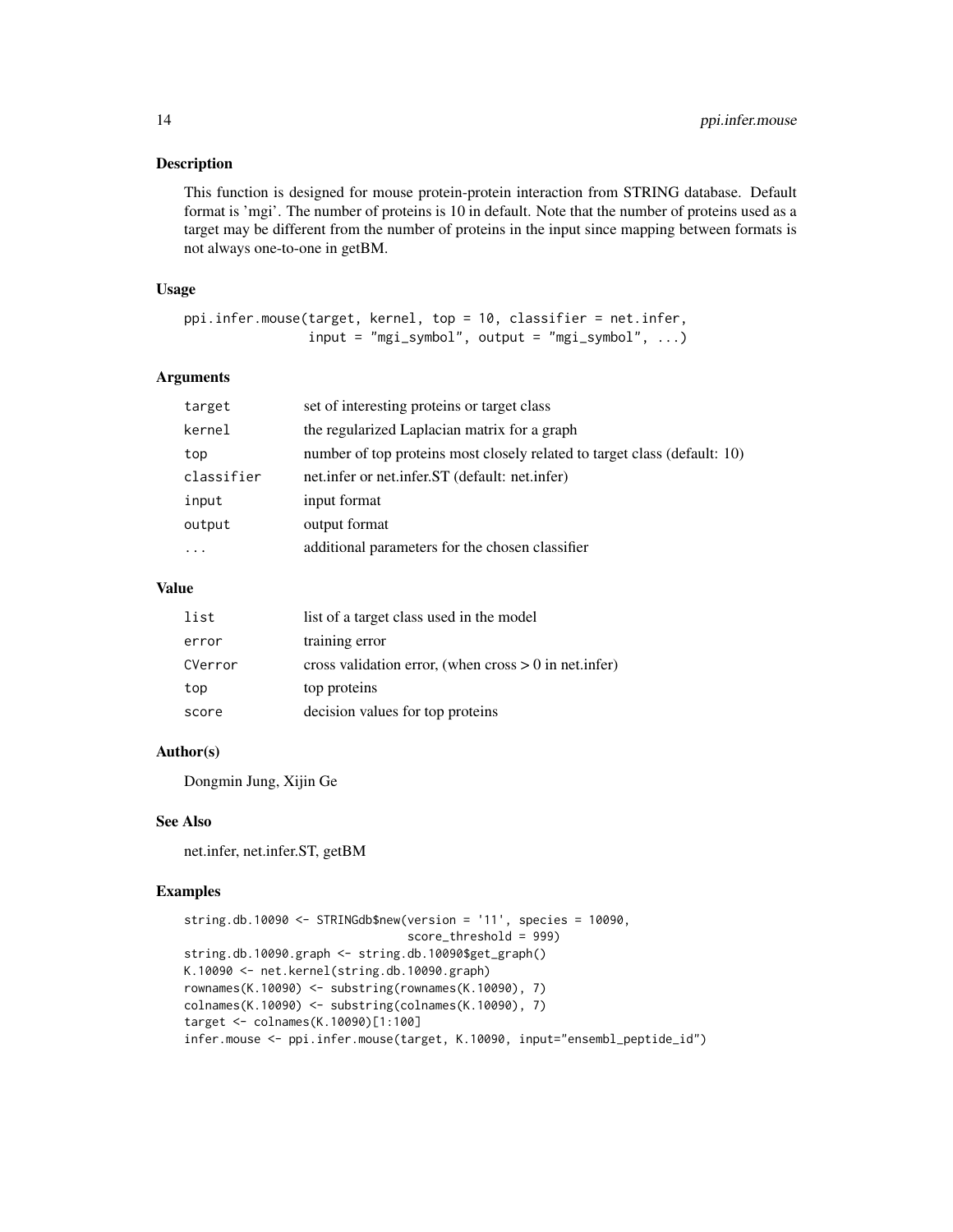<span id="page-14-0"></span>This function can be used for classification of semi-supervised data by using the kernel support vector machine.

#### Usage

```
self.train.kernel(K, y, type = 'response', C = 1, cache = 40,tol = 0.001, shrinking = TRUE, thrConf = 0.9,
                 maxIts = 10, percFull = 1, verbose = FALSE)
```
#### Arguments

| K         | kernel matrix                                                                                                                                                                                                                   |
|-----------|---------------------------------------------------------------------------------------------------------------------------------------------------------------------------------------------------------------------------------|
| У         | lable vector                                                                                                                                                                                                                    |
| type      | one of response, probabilities, votes, decision indicating the type of output (de-<br>fault: response)                                                                                                                          |
| C         | cost of constraints violation for SVM (default: 1)                                                                                                                                                                              |
| cache     | cache memory in MB for SVM (default: 40)                                                                                                                                                                                        |
| tol       | tolerance of termination criterion for SVM (default: 0.001)                                                                                                                                                                     |
| shrinking | option whether to use the shrinking-heuristics for OCSVM (default: TRUE)                                                                                                                                                        |
| thrConf   | A number between 0 and 1, indicating the required classification confidence for<br>an unlabelled case to be added to the labelled data set with the label predicted<br>predicted by the classification algorithm (default: 0.9) |
| maxIts    | The maximum number of iterations of the self-training process (default: 10)                                                                                                                                                     |
| percFull  | A number between 0 and 1. If the percentage of labelled cases reaches this value<br>the self-training process is stoped (default: 1)                                                                                            |
| verbose   | A boolean indicating the verbosity level of the function (default: FALSE)                                                                                                                                                       |

#### Value

prediction from the SVM

#### Author(s)

Dongmin Jung, Xijin Ge

#### References

Torgo, L. (2016) Data Mining using R: learning with case studies, second edition, Chapman & Hall/CRC.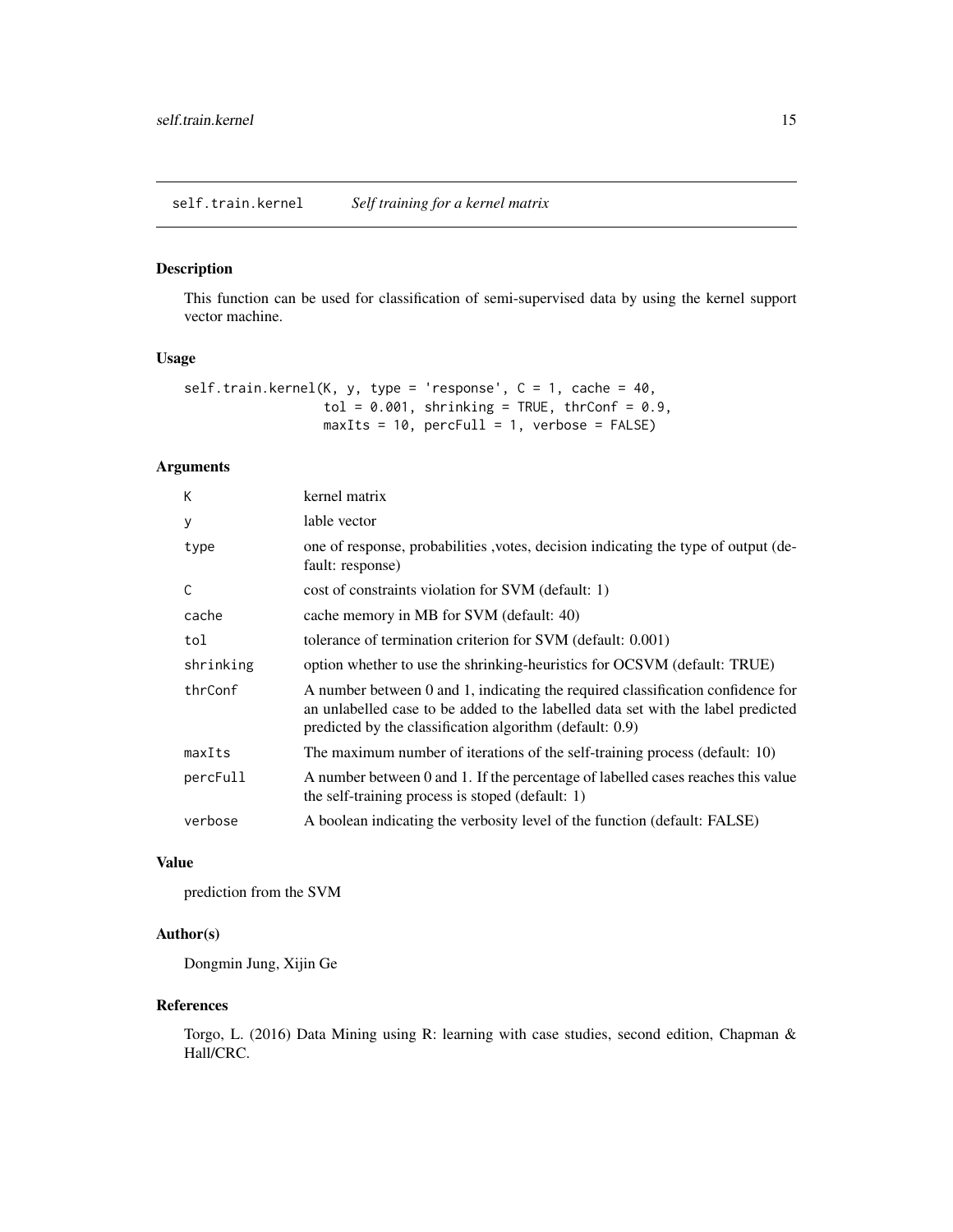16 self.train.kernel

```
data(litG)
litG <- igraph.from.graphNEL(litG)
sg <- decompose(litG, min.vertices = 50)
sg <- sg[[1]]
K <- net.kernel(sg)
y <- rep(NA, length(V(sg)))
y[1:10] <- 1
y[11:20] <- 0
y <- factor(y)
self.train.kernel(K, y)
```